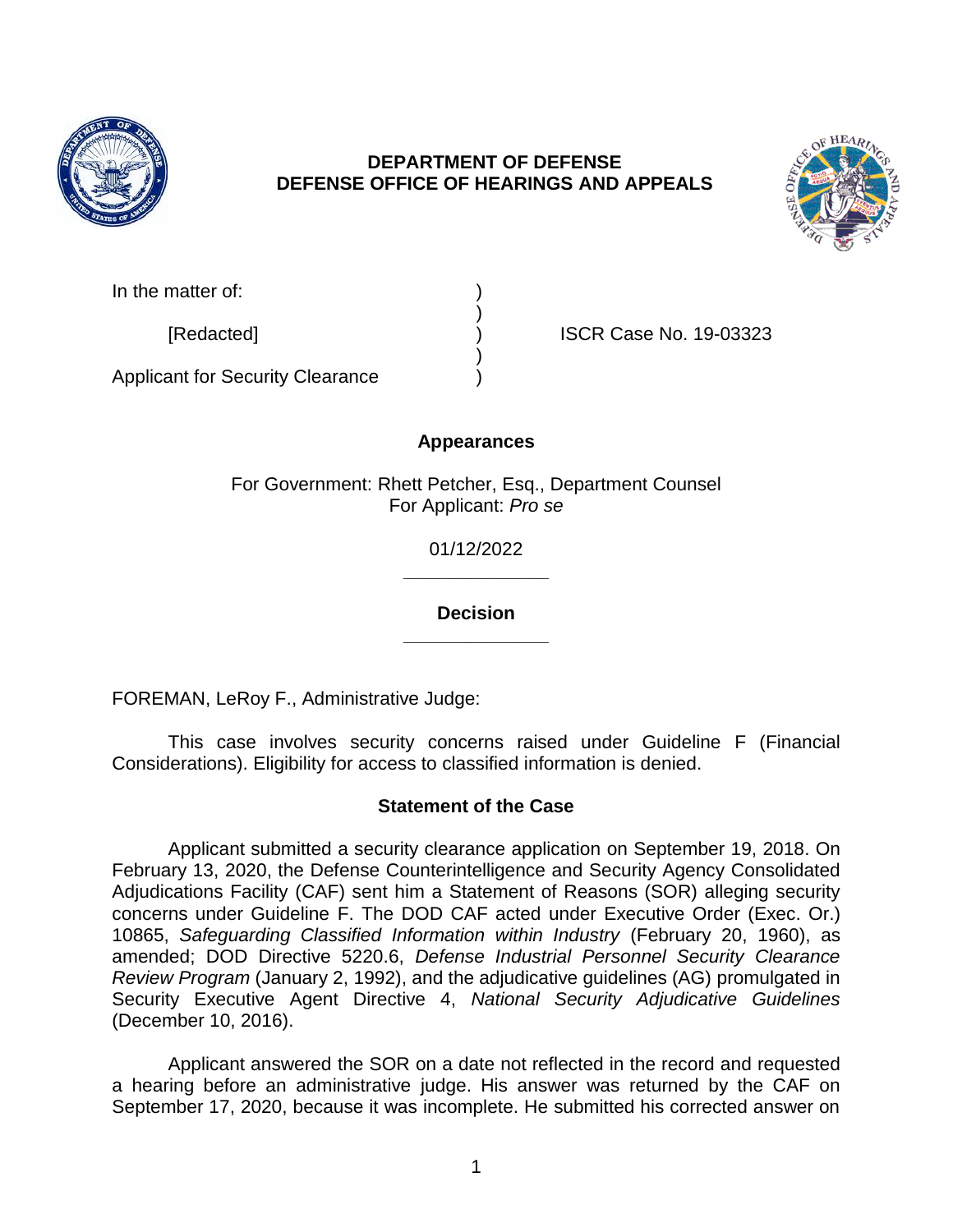October 21, 2020. Department Counsel was ready to proceed on February 16, 2021, but scheduling of the hearing was delayed by health precautions imposed in response to COVID-19. The case was assigned to me on September 24, 2021. On October 5, 2021, the Defense Office of Hearings and Appeals (DOHA) notified Applicant that the hearing was scheduled for October 20, 2021. I convened the hearing as scheduled. Government Exhibits (GX) 1 through 5 were admitted in evidence without objection. Applicant testified, and submitted Applicant's Exhibits (AX) A through E, which were admitted without objection.

I kept the record open until November 5, 2021, to enable Applicant to submit additional documentary evidence. At Appellant's request, I extended the deadline for submitting additional evidence to December 10, 2021. He timely submitted AX F through K, which were admitted without objection. AX F, the cover memorandum for his supplemental submission, was marked as an exhibit because of its testimonial nature. Although AX F listed several supplemental exhibits, including a tracking document for return of telecommunications equipment, no tracking document was included in his supplemental submission

DOHA received the transcript (Tr.) on October 27, 2021. The record closed on December 10, 2021.

#### **Findings of Fact**

In Applicant's answer to the SOR, he admitted the allegations in SOR ¶¶ 1.a-1.c and denied the allegations in SOR ¶¶ 1.d-1.f. His admissions in his answer and at the hearing are incorporated in my findings of fact.

Applicant is a 45-year-old information systems developer employed by a federal contractor since May 2018. He married in November 2004, divorced in June 2008, and married his current spouse in July 2010. He obtained a bachelor's degree in computer science in 2002 and a master's degree and a doctorate in theology in May 2018. He has never held a security clearance.

Applicant has five children, ages 22, 21, 19, 14, and 8. The oldest is active-duty military. The second oldest just graduated from college and lives at home while looking for a job. The 19-year-old is in college but is financially self-sufficient.

Applicant testified that he and his wife were both employed in public school systems in 2012. He earned about \$80,000 per year and his wife earned \$50-60 thousand per year, but they did not know how to budget their money. In 2014, they both took pay cuts to work in a charter school. Due to personality conflicts with the director of the charter school, Applicant's wife was fired in December 2015, and he was fired in February 2016. (Tr. 23.) As a result, their car was repossessed and they were evicted from their home. (Tr. 19-20.)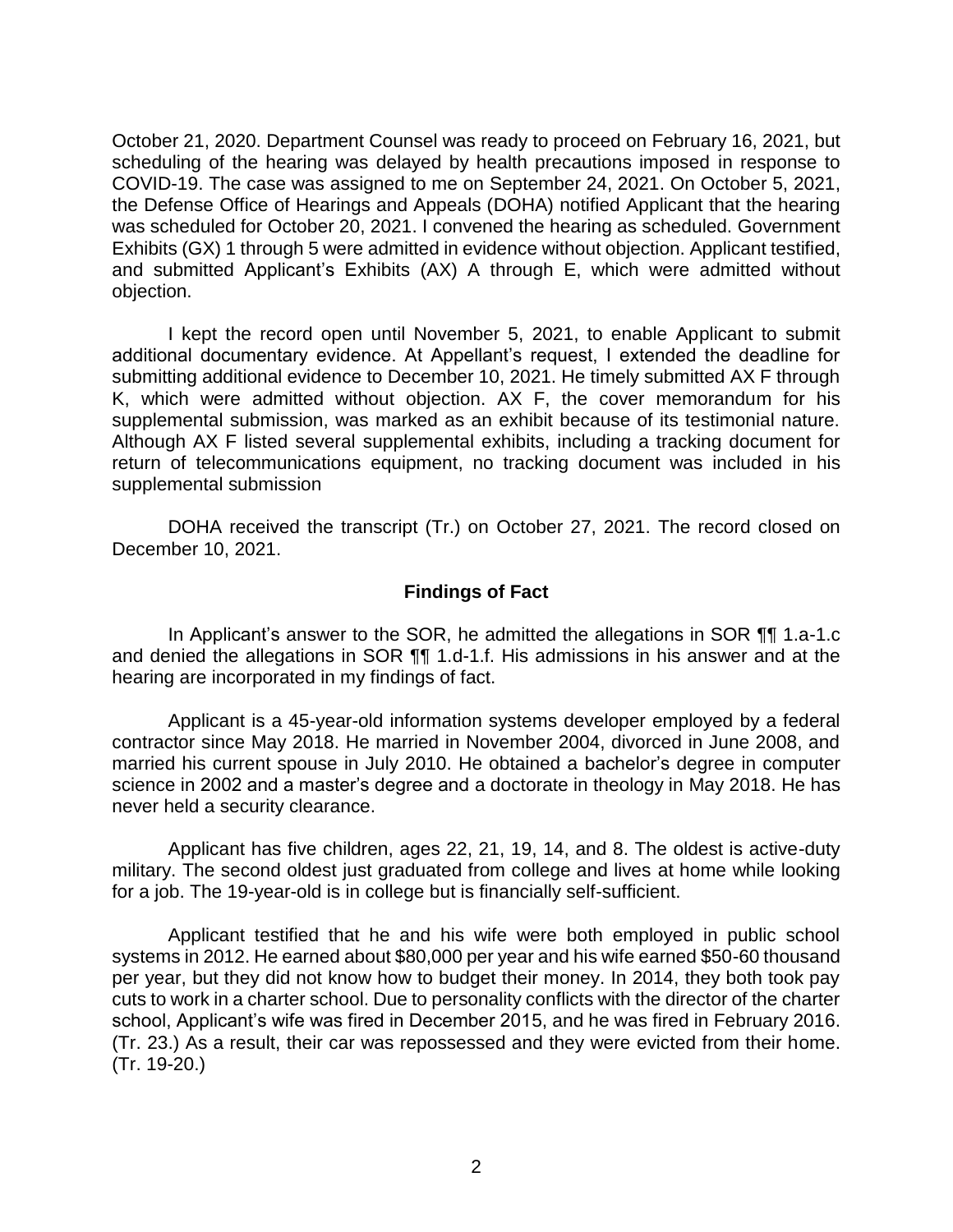Applicant was self-employed from February 2016 to May 2017, when he was hired by a non-federal employer as a system developer. He was fired in November 2017, because his meticulous manner of working was not consistent with the fast-paced work ethic of his employer. (Tr. 24.) After being fired, he was self-employed until he was hired by his current employer in May 2018.

In response to DOD CAF interrogatories, Applicant submitted a personal financial statement in September 2019 reflecting his net monthly salary of \$5,804; his spouse's net monthly salary of \$4,010; monthly expenses of \$5,910; debt payments of \$2,590; and a net monthly remainder of \$3,910. (GX 2 at 8.) Applicant recently received a raise to about \$110,000 per year. (Tr. 32-33.)

The evidence concerning the allegations in the SOR debts is summarized below.

**SOR ¶¶ 1.a and 1.b, failure to file federal and state income tax returns as required for tax years 2012, 2013, 2014, and 2015.** Applicant attributed his failure to timely file his federal and state tax returns to procrastination. (AX F.) In response to CAF interrogatories in September 2019, he stated that he had filed all his past-due returns but that his tax preparer had destroyed his copies of them. He stated that he had filed the returns again but had not received the tax transcripts reflecting that they had been filed. (GX 2 at 7.) He attached receipts reflecting that large envelopes had been mailed on September 13, 2019 (the same day that he responded to DOD CAF interrogatories about his delinquent debts and past-due tax returns), to cities where the federal and state tax authorities are located. (GX 2 at 17.)

In Applicant's post-hearing submission, he submitted an unsigned copy of his federal return for 2012, but he submitted no proof that it was mailed or received. (AX I.) He submitted a copy of his state return for 2012. (AX H.) He submitted no proof of mailing or receipt for the state return, but he submitted a document reflecting that his claim for a refund was denied because he did not file his return within three years from the due date. (AX G.) The denial of a claim for a refund indicates that the state return for 2012 was filed. He provided no documentary evidence that the other past-due state returns had been filed.

In September 2020, Applicant submitted a request for an installment agreement for his state tax debt of \$26,884, requesting that it be paid in monthly installments of \$460. (AX J.) He submitted no proof that the request was mailed, received, or accepted. At the hearing, he testified that \$442 has been deducted from his bank account every month since October 2020. (Tr. 63.) He did not submit any documentation to support his testimony.

At the hearing, Applicant testified that he owed about \$4,000 in federal income taxes and that he intended to request a payment agreement. (Tr. 57-58) He submitted no evidence of a payment agreement as of the date the record closed.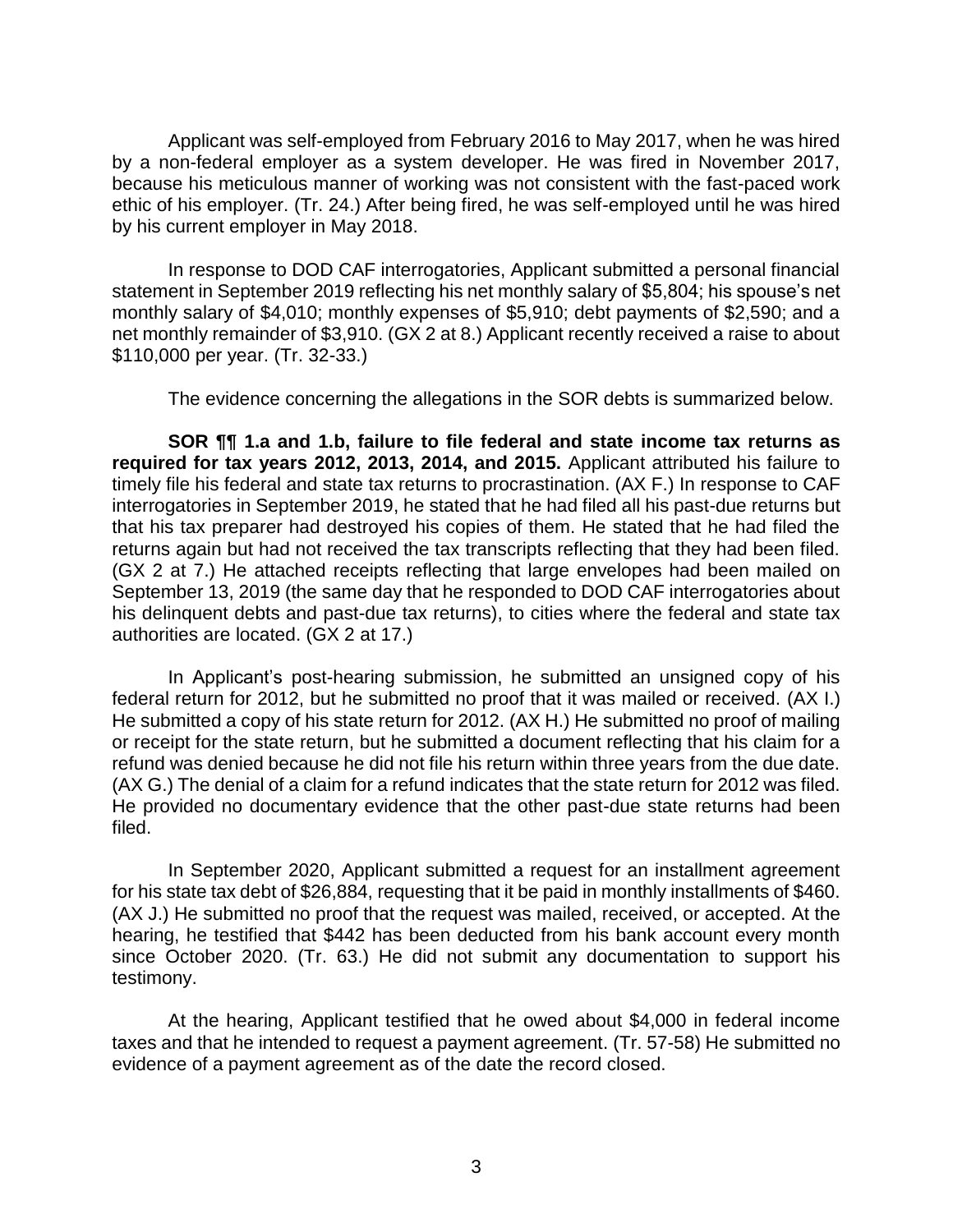Applicant's federal and state tax debts were not alleged in the SOR. Accordingly, I have considered them only for the limited purpose of evaluating his evidence of mitigation and as part of my whole-person analysis.

**SOR ¶ 1.c, car loan charged off for \$8,948.** The debt is the deficiency after a car was repossessed. (GX 3 at 6.) In September 2021, Applicant offered to settle this debt for a lump-sum payment of \$3,183. When this offer was rejected, he offered to pay \$150 per month, and this offer was accepted. (AX A.) He submitted no evidence that he had made any of the agreed payments as of the date the record closed.

**SOR ¶ 1.d, public housing debt referred for collection of \$646.** Applicant paid this debt in December 2020. (AX K.)

**SOR ¶ 1.e, telecommunications debt referred for collection of \$269.** At the hearing, Applicant testified that this debt was incurred when his ex-wife opened a cellphone account in his name and did not pay the bill. He testified that he contacted the cellphone servicer and reported that the account was fraudulently opened by his ex-wife, but they did nothing in response to his report. (Tr. 33-34.) In Applicant's post-hearing submission, he gave a different explanation, stating that this debt was for unreturned telecommunications equipment, that he had returned the equipment, and a tracking record for return of the equipment was attached to his cover letter. However, no tracking record was attached. (AX F.) The debt is not resolved.

**SOR ¶ 1.f, medical bill referred for collection of \$162.** Applicant disputed this debt because he believed it was covered by his insurance. He submitted documentation that he had medical insurance, but his documentation does not reflect whether the small debt alleged in the SOR was a copayment or some other expense not covered by the terms of his insurance policy. He told a security investigator that his insurance company informed him that the original creditor had not submitted a claim for this bill. (GX 2 at 3.) At the hearing, he testified that he had Medicaid until shortly before he had a routine medical checkup. He told the doctor's office that he was no longer on Medicaid but was covered by his wife's insurance. However, the doctor's office submitted the bill to Medicaid, which refused to cover it. According to Applicant, the doctor's office refused to resubmit the bill. Applicant testified that he offered to pay part of the bill, but the doctor's office insisted on full payment. (Tr. 41-42.) He did not submit any documentation to support his dispute.

Applicant submitted evidence that a credit-card bill for \$2,694, which was not alleged in the SOR, had been paid in full. (AX E) At the hearing, he testified that he submitted this document to demonstrate due diligence in resolving his financial problems. (Tr. 11.)

#### **Policies**

"[N]o one has a 'right' to a security clearance." *Department of the Navy v. Egan*, 484 U.S. 518, 528 (1988). As Commander in Chief, the President has the authority to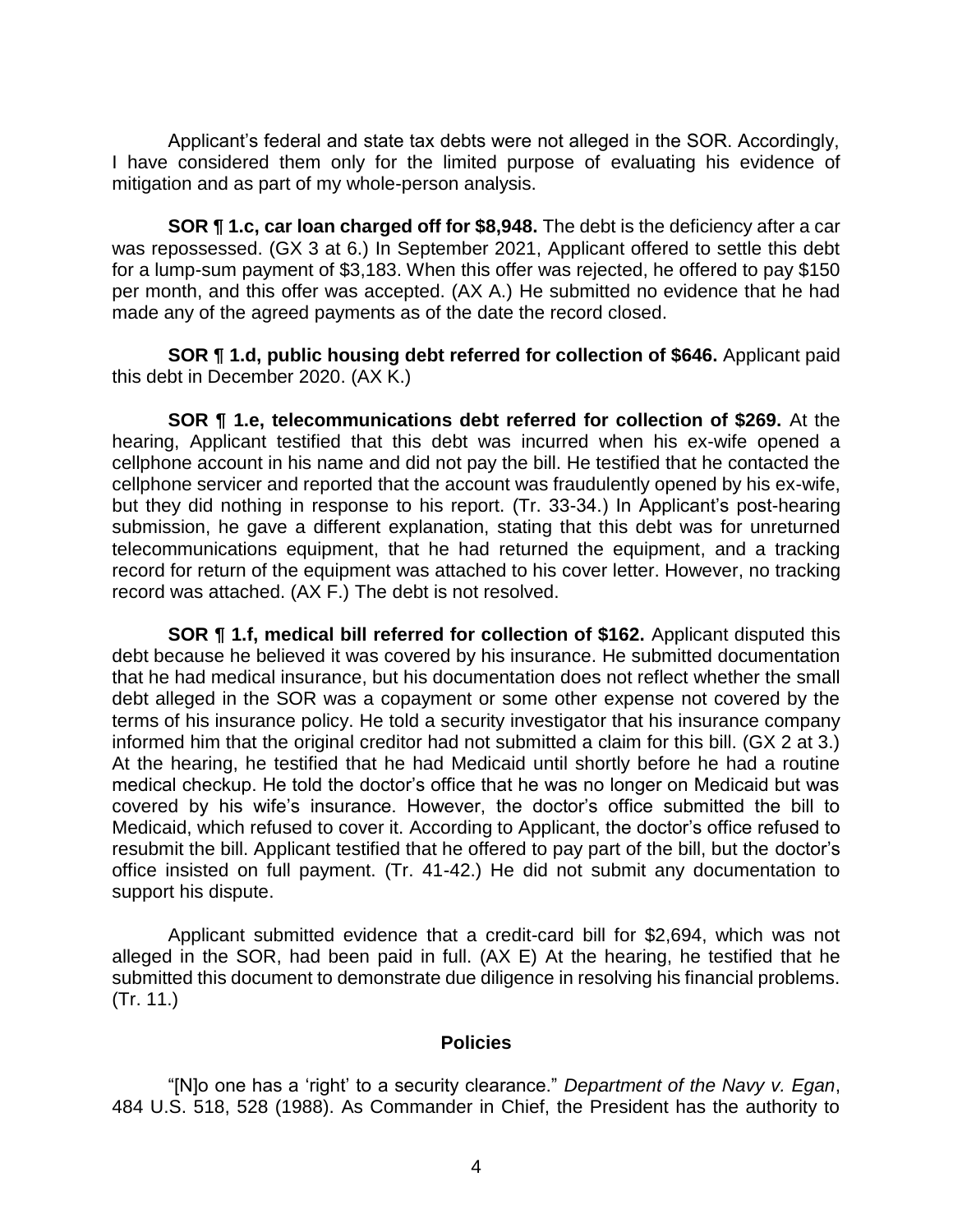"control access to information bearing on national security and to determine whether an individual is sufficiently trustworthy to have access to such information." *Id.* at 527. The President has authorized the Secretary of Defense or his designee to grant applicants eligibility for access to classified information "only upon a finding that it is clearly consistent with the national interest to do so." Exec. Or. 10865 § 2.

Eligibility for a security clearance is predicated upon the applicant meeting the criteria contained in the adjudicative guidelines. These guidelines are not inflexible rules of law. Instead, recognizing the complexities of human behavior, an administrative judge applies these guidelines in conjunction with an evaluation of the whole person. An administrative judge's overarching adjudicative goal is a fair, impartial, and commonsense decision. An administrative judge must consider all available and reliable information about the person, past and present, favorable and unfavorable.

The Government reposes a high degree of trust and confidence in persons with access to classified information. This relationship transcends normal duty hours and endures throughout off-duty hours. Decisions include, by necessity, consideration of the possible risk that the applicant may deliberately or inadvertently fail to safeguard classified information. Such decisions entail a certain degree of legally permissible extrapolation about potential, rather than actual, risk of compromise of classified information.

Clearance decisions must be made "in terms of the national interest and shall in no sense be a determination as to the loyalty of the applicant concerned." Exec. Or. 10865 § 7. Thus, a decision to deny a security clearance is merely an indication the applicant has not met the strict guidelines the President and the Secretary of Defense have established for issuing a clearance.

Initially, the Government must establish, by substantial evidence, conditions in the personal or professional history of the applicant that may disqualify the applicant from being eligible for access to classified information. The Government has the burden of establishing controverted facts alleged in the SOR. *See Egan*, 484 U.S. at 531. "Substantial evidence" is "more than a scintilla but less than a preponderance." *See v. Washington Metro. Area Transit Auth.*, 36 F.3d 375, 380 (4th Cir. 1994). The guidelines presume a nexus or rational connection between proven conduct under any of the criteria listed therein and an applicant's security suitability. *See* ISCR Case No. 15-01253 at 3 (App. Bd. Apr. 20, 2016).

Once the Government establishes a disqualifying condition by substantial evidence, the burden shifts to the applicant to rebut, explain, extenuate, or mitigate the facts. Directive ¶ E3.1.15. An applicant has the burden of proving a mitigating condition, and the burden of disproving it never shifts to the Government. *See* ISCR Case No. 02- 31154 at 5 (App. Bd. Sep. 22, 2005).

An applicant "has the ultimate burden of demonstrating that it is clearly consistent with the national interest to grant or continue his security clearance." ISCR Case No. 01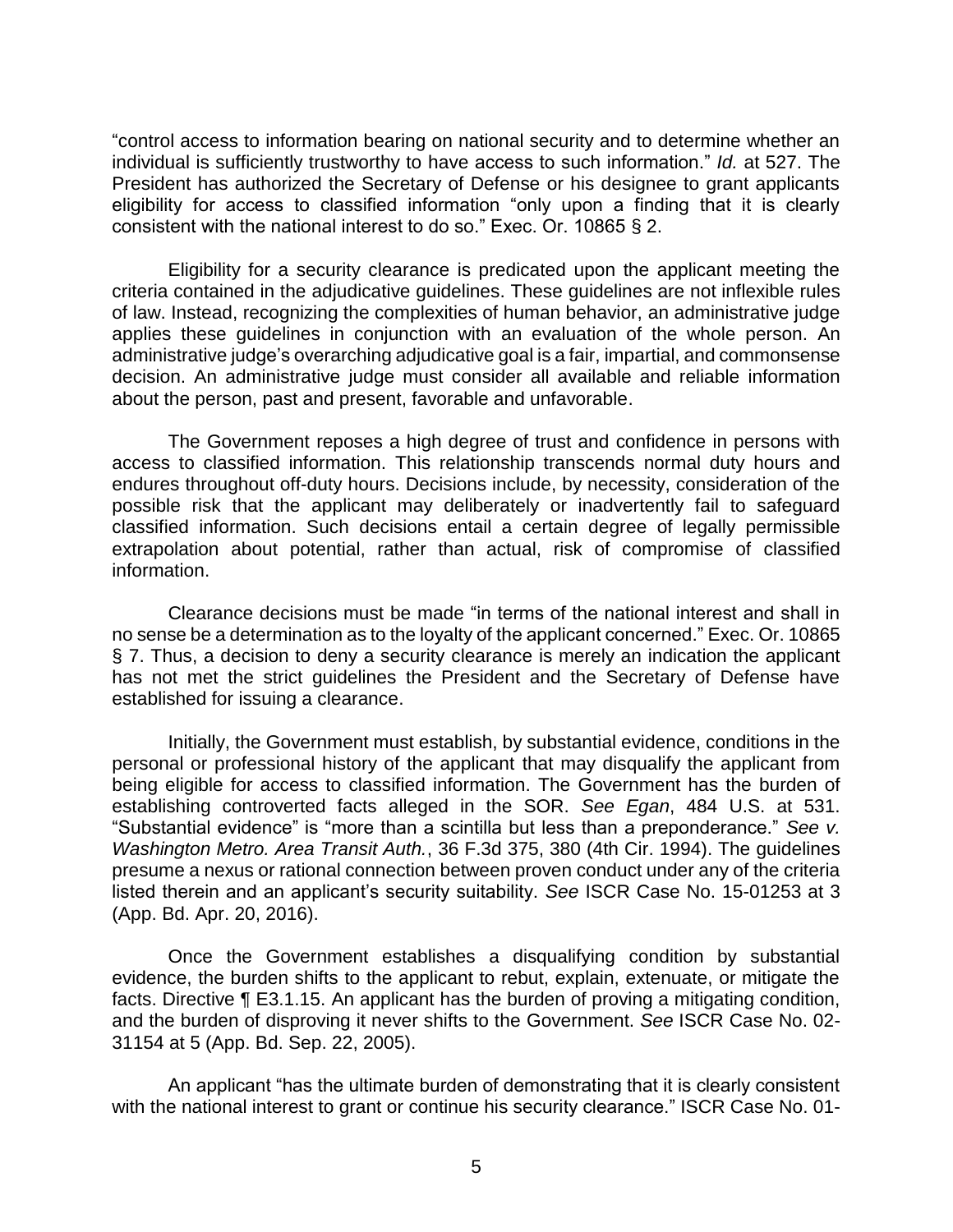20700 at 3 (App. Bd. Dec. 19, 2002). "[S]ecurity clearance determinations should err, if they must, on the side of denials." *Egan*, 484 U.S. at 531.

### **Analysis**

#### **Guideline F, Financial Considerations**

The security concern under this guideline is set out in AG ¶ 18:

Failure to live within one's means, satisfy debts, and meet financial obligations may indicate poor self-control, lack of judgment, or unwillingness to abide by rules and regulations, all of which can raise questions about an individual's reliability, trustworthiness, and ability to protect classified or sensitive information. . . An individual who is financially overextended is at greater risk of having to engage in illegal or otherwise questionable acts to generate funds. . . .

This concern is broader than the possibility that a person might knowingly compromise classified information to raise money. It encompasses concerns about a person's self-control, judgment, and other qualities essential to protecting classified information. A person who is financially irresponsible may also be irresponsible, unconcerned, or negligent in handling and safeguarding classified information. *See* ISCR Case No. 11-05365 at 3 (App. Bd. May 1, 2012).

Applicant's admissions and the evidence submitted at the hearing establish the following disqualifying conditions under this guideline:

AG  $\P$  19(a): inability to satisfy debts;

AG ¶ 19(c): a history of not meeting financial obligations; and

AG ¶ 19(f): failure to file or fraudulently filing annual Federal, state, or local income tax returns or failure to pay annual Federal, state, or local income tax as required.

The following mitigating conditions are potentially applicable:

AG ¶ 20(a): the behavior happened so long ago, was so infrequent, or occurred under such circumstances that it is unlikely to recur and does not cast doubt on the individual's current reliability, trustworthiness, or good judgment;

AG  $\P$  20(b): the conditions that resulted in the financial problem were largely beyond the person's control (e.g., loss of employment, a business downturn, unexpected medical emergency, a death, divorce or separation,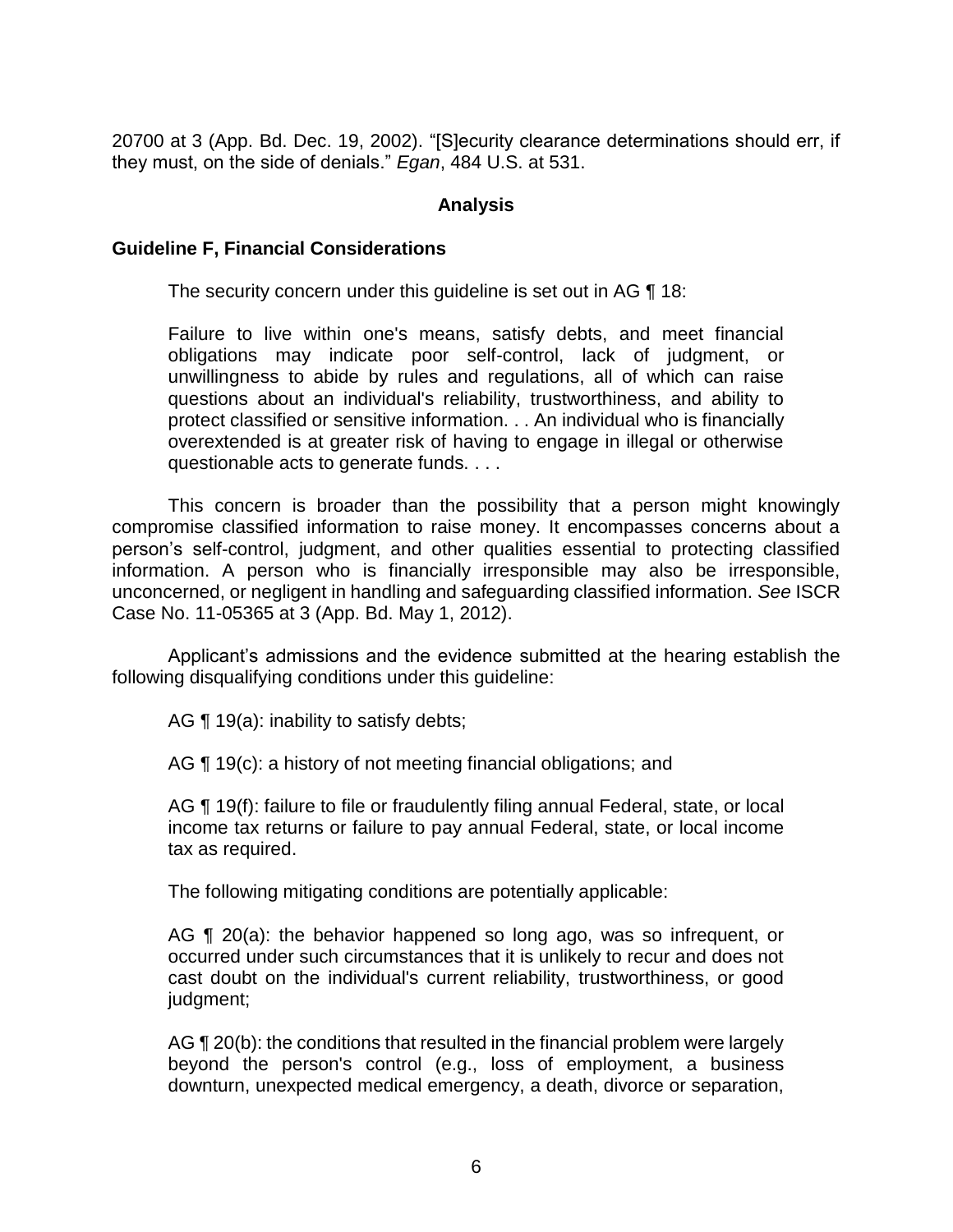clear victimization by predatory lending practices, or identity theft), and the individual acted responsibly under the circumstances;

AG ¶ 20(d): the individual initiated and is adhering to a good-faith effort to repay overdue creditors or otherwise resolve debts;

AG  $\P$  20(e): the individual has a reasonable basis to dispute the legitimacy of the past-due debt which is the cause of the problem and provides documented proof to substantiate the basis of the dispute or provides evidence of actions to resolve the issue; and

AG  $\P$  20(g): the individual has made arrangements with the appropriate tax authority to file or pay the amount owed and is in compliance with those arrangements.

AG ¶ 20(a) is not established. Applicant's debts are numerous. The debt alleged in SOR ¶ 1.d was resolved only recently, and the debts alleged in SOR ¶¶ 1.e and 1.f are not resolved. None of the debts were incurred under circumstances making recurrence unlikely.

AG ¶ 20(b) is not fully established. Applicant was fired from jobs in in February 2016 and November 2017, which were conditions largely beyond his control, but he has not acted responsibly. His repeated failures to timely file his income tax returns were unrelated to his employment. He did not take action to resolve the debt in SOR ¶ 1.c until September 2021, shortly before the hearing. He did not pay the debt in SOR ¶ 1.d until December 2020, well after he received the SOR. He has given conflicting explanations for the unresolved debt alleged in SOR ¶ 1.e. The medical debt in SOR ¶ 1.f is unresolved.

AG  $\P$  20(d) is established for the debt alleged in SOR  $\P$  1.d, which has been paid. It is not established for the debts alleged in SOR ¶¶ 1.c, 1.e, and 1.f. Applicant submitted no documentary evidence that he was making the agreed payments for the debt in SOR ¶ 1.c or that the equipment that was the basis for the debt in SOR ¶ 1.e had been returned. When an applicant asserts that a debt has been resolved or is being resolved, he or she is expected to present documentary evidence showing resolution of the debts. ISCR Case No. 15-03363 at 2 (App. Bd. Oct. 19, 2016).

AG ¶ 20(e) is not established. Although Applicant claimed that he disputed the medical debt in SOR ¶ 1.f, he submitted no documentation showing that his current insurance covered the debt and no documentation that he disputed the debt with the medical office or the credit reporting agencies. The amount of this debt is of minimal security significance, but Applicant's failure to document his dispute or resolve the debt is relevant to his pattern of financial procrastination.

AG ¶ 20(g) is not established. Although Applicant submitted evidence that he mailed envelopes to the federal and state tax authorities, his evidence does not reflect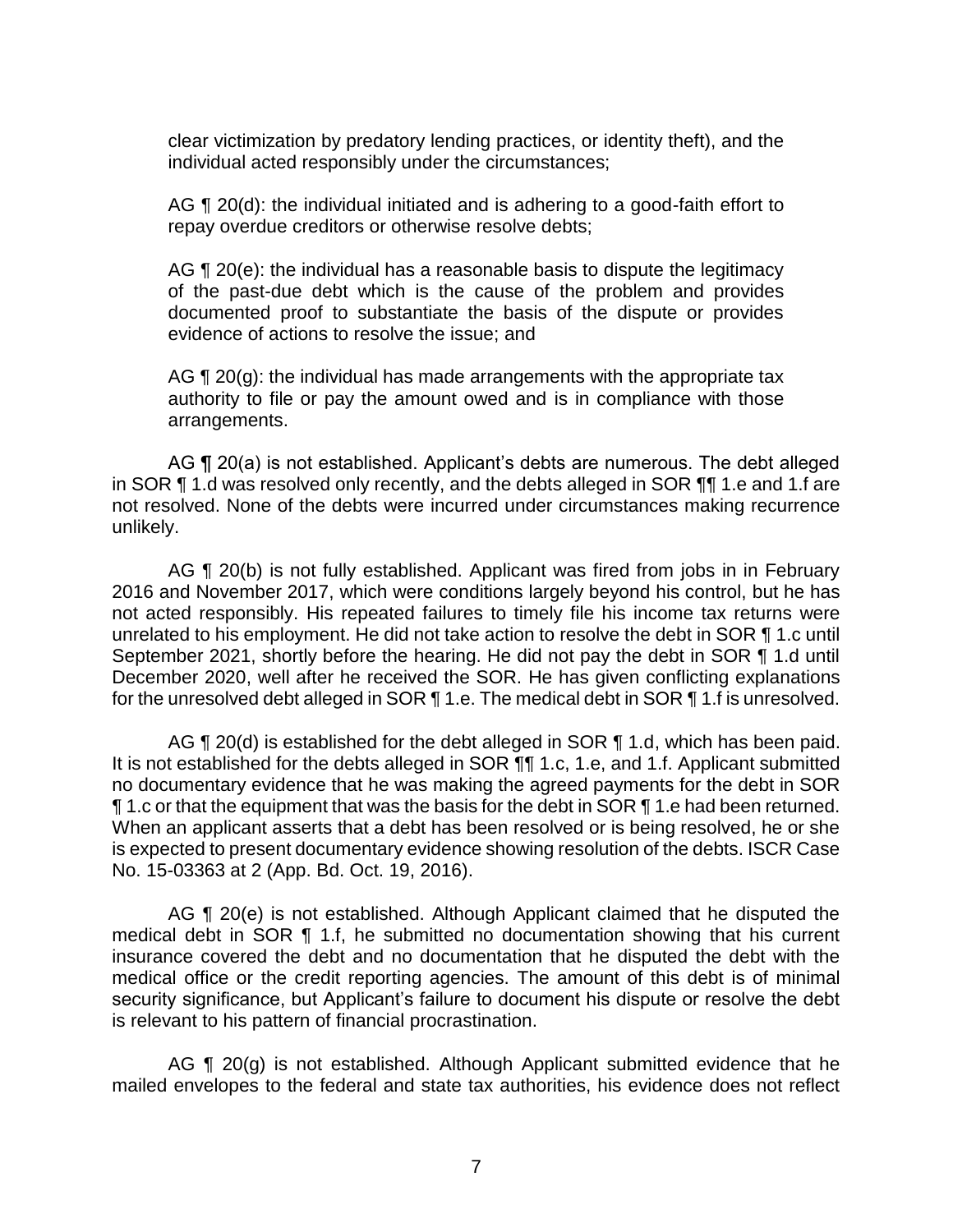the contents of those documents. The state tax authority's denial of his claim for a refund for tax year 2012 does not establish that the returns for other years were filed.

Furthermore, even if Applicant filed all the past-due federal and state tax returns, the untimely filings do not end the inquiry. The fact that an applicant has filed past-due returns "does not preclude careful consideration of [an applicant's] security worthiness based on longstanding prior behavior evidencing irresponsibility." ISCR Case No. 12- 05053 (App. Bd. Oct. 30, 2014). A security clearance adjudication is not directed toward inducing an applicant to tile tax returns. It is aimed at an applicant's judgment and reliability. A person who fails repeatedly to fulfill his or her legal obligations does not demonstrate the high degree of good judgment and reliability required of those granted access to classified information. See ISCR Case No. 14-01894 at 5 (App. Bd. Aug. 18, 2015).

#### **Whole-Person Concept**

Under AG ¶ 2(c), the ultimate determination of whether to grant eligibility for a security clearance must be an overall commonsense judgment based upon careful consideration of the guidelines and the whole-person concept. In applying the wholeperson concept, an administrative judge must evaluate an applicant's eligibility for a security clearance by considering the totality of the applicant's conduct and all relevant circumstances. An administrative judge should consider the nine adjudicative process factors listed at AG  $\P$  2(d):

(1) the nature, extent, and seriousness of the conduct; (2) the circumstances surrounding the conduct, to include knowledgeable participation; (3) the frequency and recency of the conduct; (4) the individual's age and maturity at the time of the conduct; (5) the extent to which participation is voluntary; (6) the presence or absence of rehabilitation and other permanent behavioral changes; (7) the motivation for the conduct; (8) the potential for pressure, coercion, exploitation, or duress; and (9) the likelihood of continuation or recurrence.

 I have incorporated my comments under Guideline F in my whole-person analysis, and I have considered the factors in AG ¶ 2(d). Applicant was sincere and candid at the hearing, but he is a disorganized procrastinator. He was given substantial time after the hearing to provide documentary evidence in support of his declared intentions to resolve his debts, but he failed to take advantage of that opportunity. After weighing the disqualifying and mitigating conditions under Guideline F, and evaluating all the evidence in the context of the whole person, I conclude Applicant has not mitigated the security concerns raised by his repeated failures to timely file his federal and state income tax returns and his failure to resolve his delinquent debts.